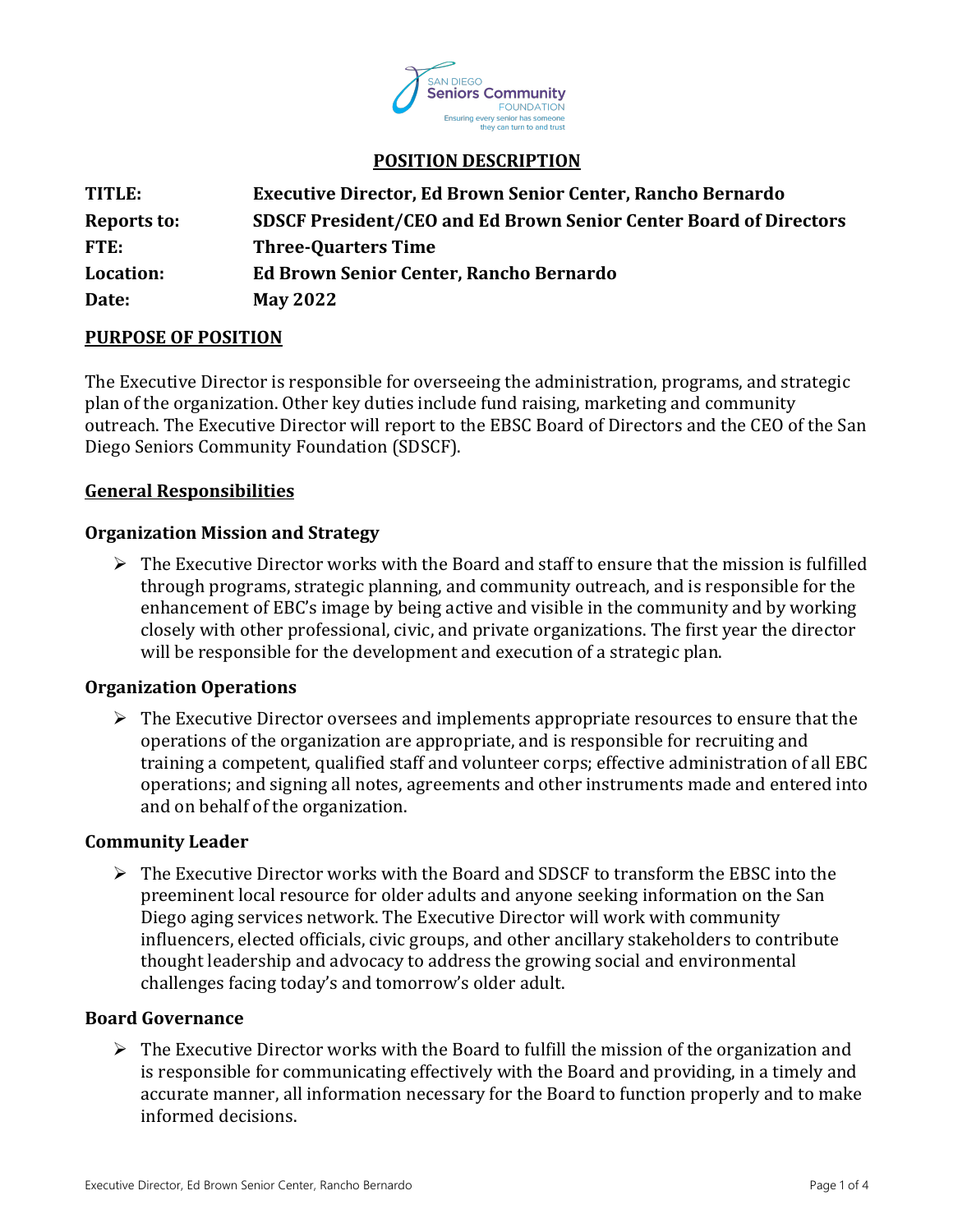

## **PRINCIPAL DUTIES**

- $\triangleright$  Plan and execute a comprehensive development plan, including individual and major gifts, planned giving, and gifts from foundations and corporations, with a focus on building endowments, donor-advised funds, operating funds, and providing resources for key program initiatives
- $\triangleright$  Responsible for identifying grant opportunities and submitting applications for relevant grants
- $\triangleright$  Seek additional funding streams to support the ED role as well as to build a paid staff
- $\triangleright$  Recruit and manage qualified, dynamic, engaged, and empowered team members as part of building a positive and productive culture
- $\triangleright$  Report to and work closely with the Board of Directors to seek their involvement in policy decisions, fund raising and increasing the overall visibility of the organization.
- $\triangleright$  Work with center Board of Directors on development of strategic plan and provide consistent evaluation and adaptiveness as required
- $\triangleright$  Ensure the fiscal integrity of EBSC to include submission to the Board of a proposed annual budget and monthly financial review of statements, which accurately reflect the financial condition of the organization.
- $\triangleright$  Responsible for fiscal management that anticipates operating within the approved budget, ensures maximum resource utilization, and maintenance of the organization in a positive financial position
- $\triangleright$  Responsible for the enhancement of EBSC image by being active and visible in the community and by working closely with the media and other professional, civic, and private organizations.
- $\triangleright$  Become the region's leading advocate for improvement in the region's infrastructure of supports and services that improves older adults' ability to achieve independent community dwelling living
- $\triangleright$  Conduct monthly meetings with SDSCF CEO to update on the evolution of Executive Director role and to request support as needed
- $\triangleright$  Become the leader in creating regional grass roots and volunteer efforts to realize the vision of becoming the predominant resource for all things healthy aging
- $\triangleright$  Become involved with SDSCF senior center coalition to advance the mission of the regions senior center network
- $\triangleright$  Consistently conduct environmental scans and literature review to embed innovative practices to meet the needs of a larger and more diverse aging demographic
- $\triangleright$  Increase presence and connection with local elected officials and community influencers to advance the mission of the center
- $\triangleright$  Develop a thorough understanding of the aging services environment, both current and potential, and incorporate into center operations
- $\triangleright$  Develop meaningful and impactful volunteer opportunities for both the general community and older adult clientele
- $\triangleright$  Conduct annual surveys to understand client needs, preferences, and ideas to improve center experience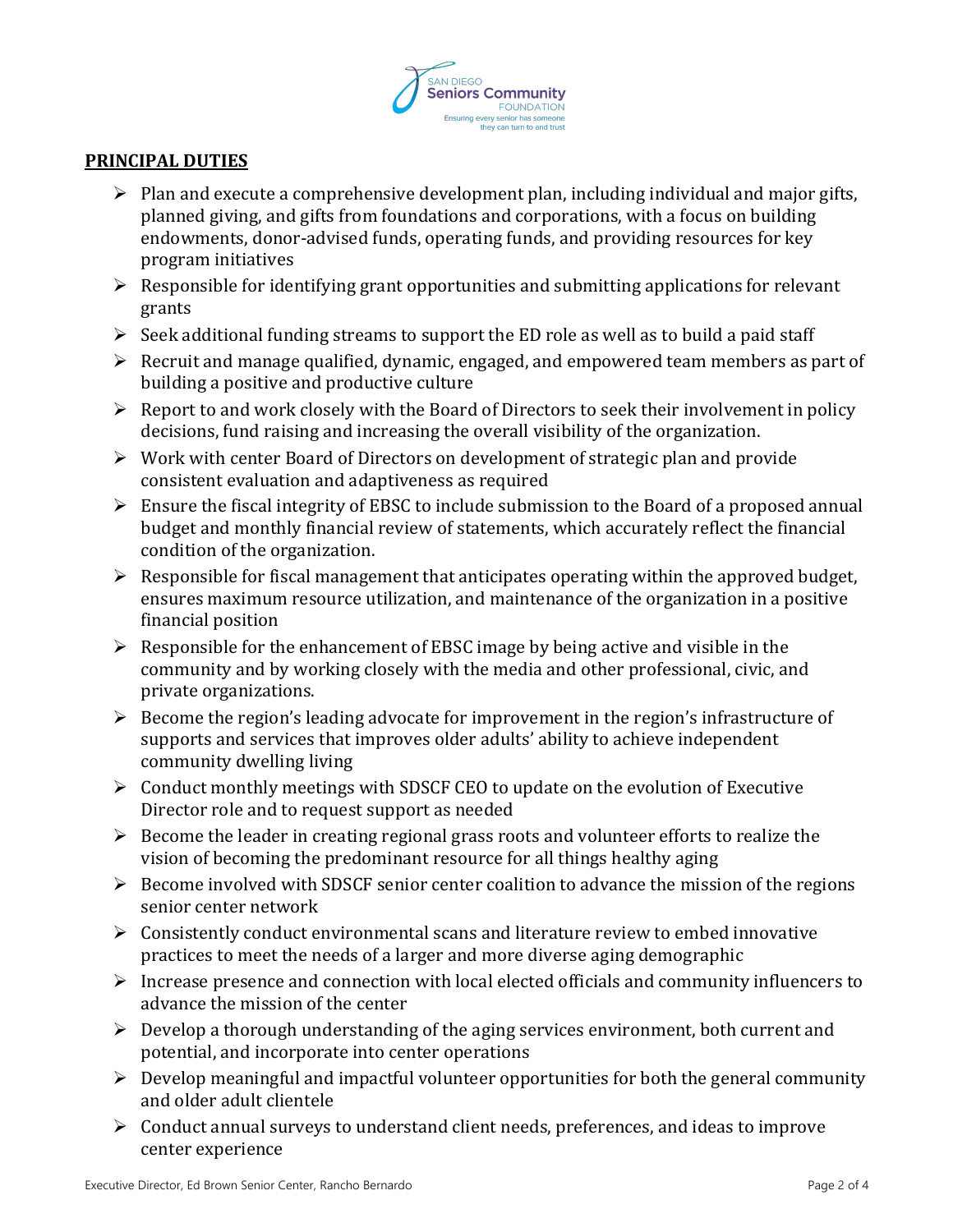

- $\triangleright$  Responsible for cultivation of new members, donors, and corporate sponsors as well as retention of membership.
- $\triangleright$  Maintain awareness and engagement in programs and initiatives in the San Diego region designed to serve vulnerable older adults.
- $\triangleright$  Achieve programmatic excellence by establishing operational benchmarks, setting timelines, and obtaining the resources needed to achieve strategic goals
- $\triangleright$  Oversee marketing and other communications efforts.
- $\triangleright$  Oversee organization's Board meetings and committee meetings
- $\triangleright$  Establish employment and administrative policies and procedures for all functions and for the day-to-day operations of the organization (if applicable in the future)
- $\triangleright$  Review and approve contracts for services
- $\triangleright$  Other duties as assigned by the Board of Directors

# **QUALIFICATION REQUIREMENTS**

- $\triangleright$  A bachelor's degree or equivalent experience
- $\triangleright$  Transparent and high integrity leadership
- $\triangleright$  Experience and skill in working with a Board of Directors
- $\triangleright$  High level strategic thinking and planning. Ability to envision and convey the organization's strategic future to the staff, board, volunteers, and donors
- $\triangleright$  Ability to effectively communicate the organization's mission to donors, volunteers, and the overall community
- $\triangleright$  Demonstrated ability to oversee and collaborate with staff
- $\triangleright$  A history of successfully generating new revenue streams and improving financial results
- $\triangleright$  Active fund-raising experience. Excellent donor relations skills and understanding of the funding community
- $\triangleright$  Previous success in establishing relationships with individuals and organizations of influence including funders, partner agencies and volunteers
- $\triangleright$  Solid organizational abilities, including planning, delegating, program development and task facilitation
- $\triangleright$  Strong financial management skills, including budget preparation, analysis, decision making and reporting
- $\triangleright$  Strong written and oral communication skills
- $\triangleright$  Strong public speaking ability
- $\triangleright$  Strong work ethic with a high degree of energy
- $\triangleright$  Knowledge of the field of gerontology and of program interventions that serve vulnerable seniors
- $\triangleright$  Strategic thinker with capacity to see both the big picture and the detailed steps needed to achieve organizational goals
- $\triangleright$  Demonstrated success in developing and cultivating long-term relationships with donors and key community influencers